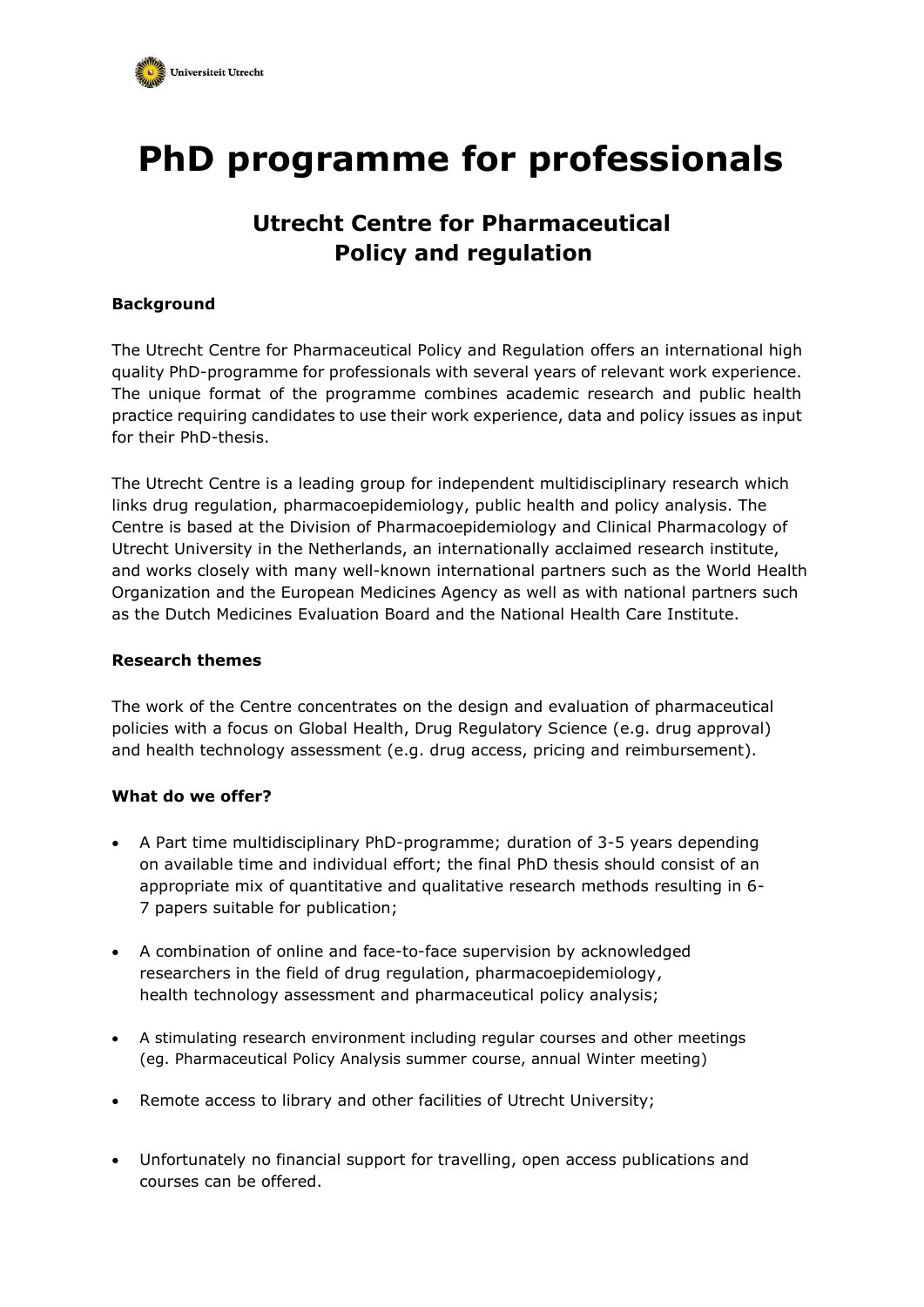

### **Candidate Profile**

To be eligible for a PhD-research position within the centre, a candidate should:

- Hold a Master's degree or equivalent in a medical/pharmaceutical/economic/public health or related subject;
- Have at least three years of work experience in a related field;
- Be able to use their work experience and work-related data for their PhD; Be willing to think out-of-the-box and enjoy a multi-disciplinary approach to research questions;
- Be able to work independently and as part of a team and show initiative in each role;
- Be a 'learner' who proactively shares knowledge and welcomes feedback;
- Have good communication skills in English, both written and oral;
- Have basic data analysis skills and basic understanding of epidemiology and biostatistics;
- Be able to write academic research papers.

#### **Features of a typical PhD thesis in this program**

- 6-7 original papers, at least 3 should be published / accepted in peer reviewed journals;
- Good mixture of different methods, both qualitative and quantitative research;
- High-level introduction and discussion chapter;
- An example of a typical and more detailed workplan is annexed.

#### **Further requirements and terms of reference**

- Candidates should commit to visit Utrecht at least 2 times per year for progress discussion meetings, including at the time of the pharmaceutical policy analysis summer course and during the annual Winter meeting. These visits will include individual and group discussions;
- Candidates may be required to undertake individual courses at Utrecht University or at other (academic) institutions or by correspondence based on discussions with supervisors. This will be at the candidates own expenses;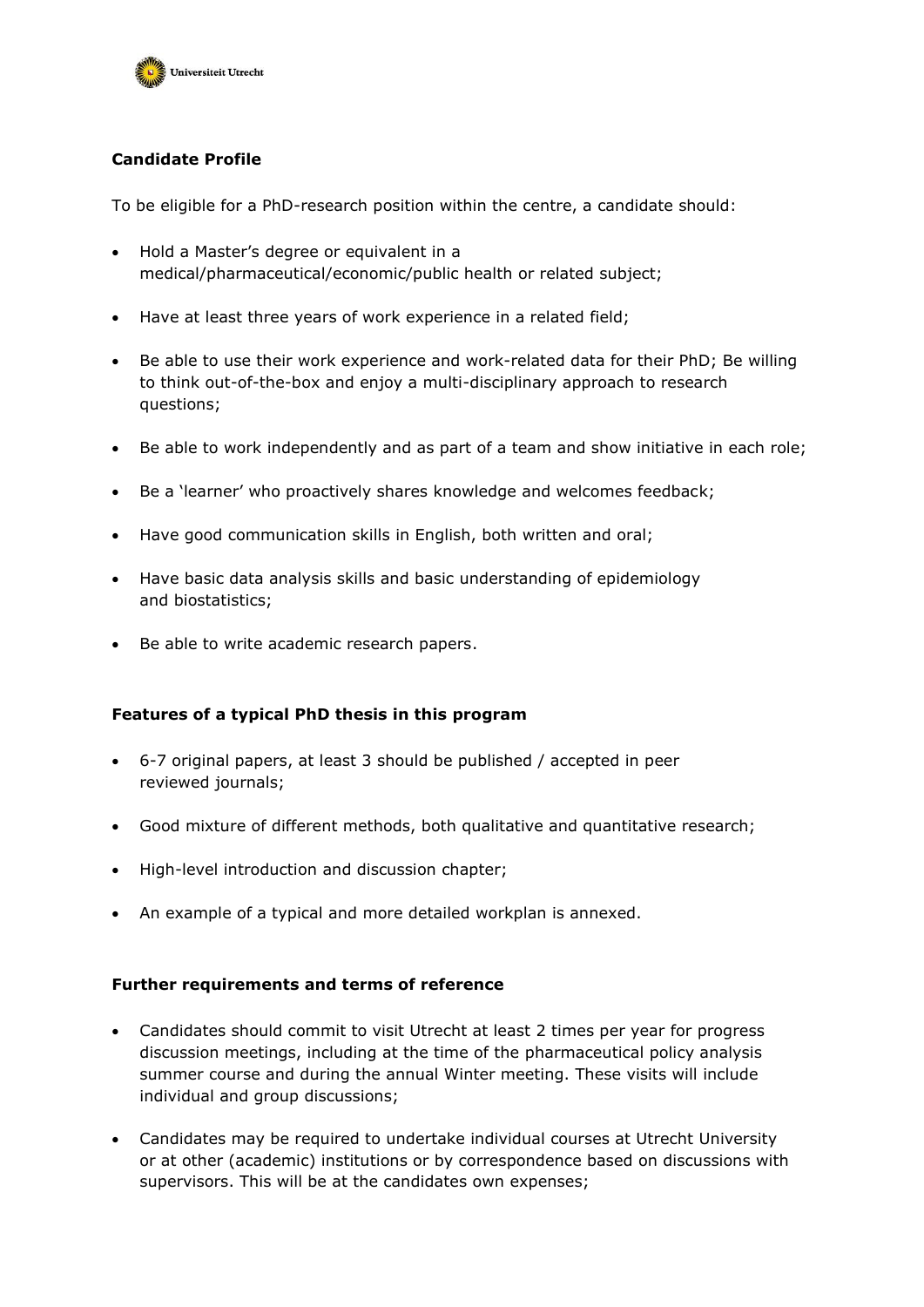

- Candidates should provide a commitment statement from their employer that their employer supports the application;
- Formal evaluation of the progress of each PhD student will take place after 1 year with a go/no go decision to be taken;
- Accepted applicants may be asked to contribute to the departmental teaching, research and supervision of Master students (topics related to their own work);
- The number of positions per year is limited to a few students. Initial assessment of candidates will be done on the basis of research theme, work experience, academic background, and writing skills;
- The next group of students will be admitted in January 2022;
- Applicants will receive an acknowledgement within 2 weeks after their application and a decision letter within 2 months after the application deadline.

#### **Application**

If you wish to apply for the PhD programme, please send a recent CV, three written references, an employer commitment statement, a writing sample of a recent paper or report and a personal statement before 26 September 2021 to: Dr. Rianne van den Ham (h.a.vandenham@uu.nl)